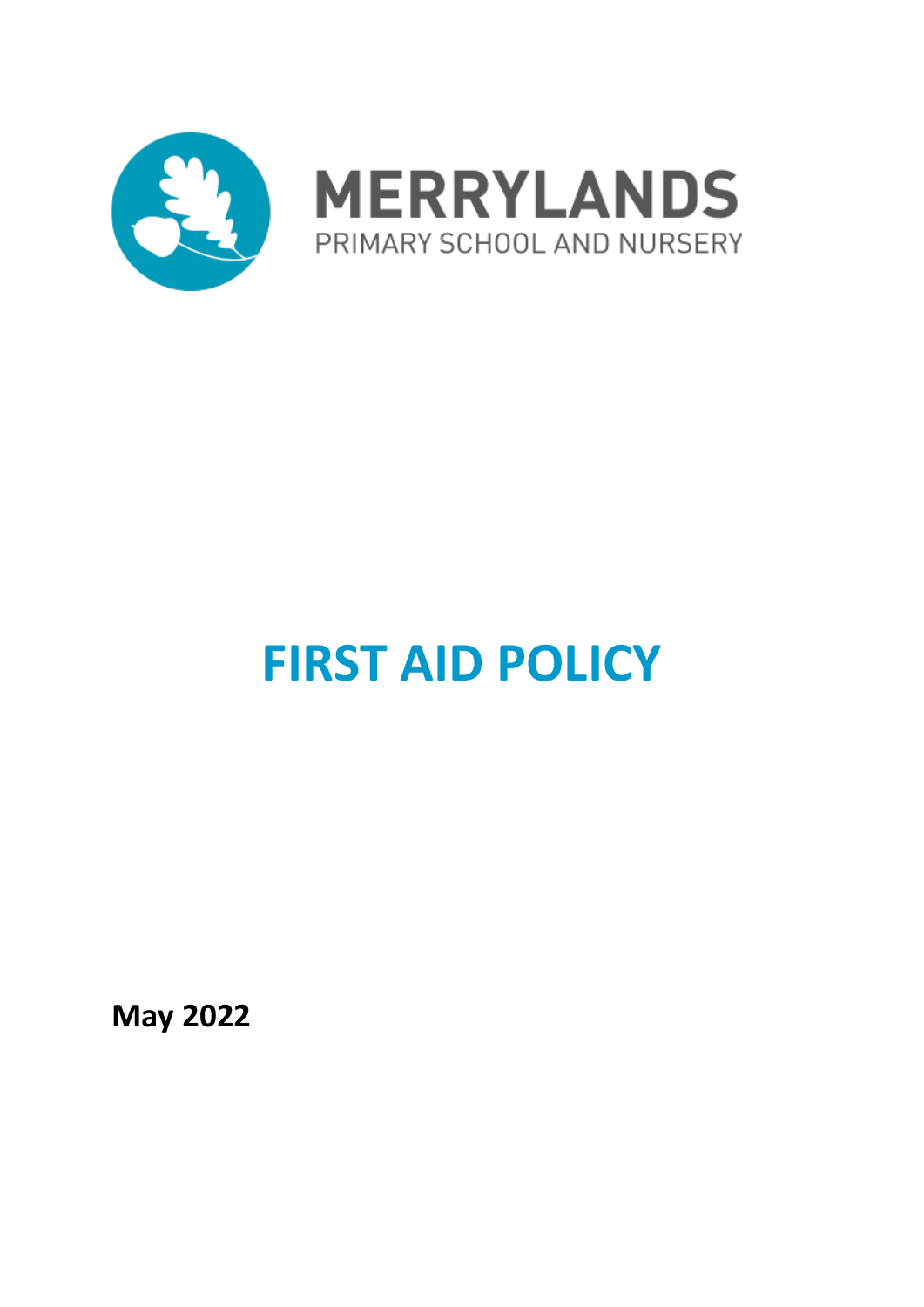# **Aims**

The aims of the First Aid Policy are to ensure

- the health and safety of all staff, pupils and visitors
- that staff and governors are aware of their responsibilities with regards to health and safety
- the provision of a framework for responding to an incident and recording and reporting the outcomes

# **Admissions**

When the school is notified of the admission of a pupil with medical needs an assessment for the support required will be undertaken. This might include the development of an Individual Health Plan (IHP) and additional staff training. The school will endeavour to put arrangements in place to support the pupil as quickly as possible. However, the school may decide (based on risk assessment) to delay the admission of a pupil until sufficient information has been obtained and arrangements can be put in place.

# **Confidentiality**

As required by the General Data Protection Act 2018, school staff should treat medical information confidentially. Staff will consult with the parent/carer as to who else should have access to records and other information regarding the pupil's medical needs and should be recorded where necessary. It is expected that staff with contact to a pupil with medical needs will as a minimum be informed of the pupil's condition and know how to respond in a medical emergency.

# **Legislation and guidance**

This policy is based on the [Statutory Framework for the Early Years Foundation Stage,](https://www.gov.uk/government/uploads/system/uploads/attachment_data/file/596629/EYFS_STATUTORY_FRAMEWORK_2017.pdf) advice from the Department for Education on [first aid in schools](https://www.gov.uk/government/publications/first-aid-in-schools) and [health and safety in schools,](https://www.gov.uk/government/publications/health-and-safety-advice-for-schools) and the following legislation:

- [Health and Safety \(First Aid\) Regulations 1981,](http://www.legislation.gov.uk/uksi/1981/917/regulation/3/made) which state that employers must provide adequate and appropriate equipment and facilities to enable first aid to be administered to employees, and qualified first aid personnel
- [Management of Health and Safety at Work Regulations 1992,](http://www.legislation.gov.uk/uksi/1992/2051/regulation/3/made) which require employers to assess the risks to the health and safety of their employees
- [Management of Health and Safety at Work Regulations 1999,](http://www.legislation.gov.uk/uksi/1999/3242/contents/made) which require employers to carry out risk assessments, decide to implement necessary measures, and arrange for appropriate information and training
- [Reporting of Injuries, Diseases and Dangerous Occurrences Regulations \(RIDDOR\) 2013,](http://www.legislation.gov.uk/uksi/2013/1471/schedule/1/paragraph/1/made) which state that some accidents must be reported to the Health and Safety Executive (HSE), and set out the timeframe for this and how long records of such accidents must be kept
- Social [Security \(Claims and Payments\) Regulations 1979,](http://www.legislation.gov.uk/uksi/1979/628) which set out rules on the retention of accident records
- [Education \(Independent School Standards\) Regulations 2014,](http://www.legislation.gov.uk/uksi/2014/3283/schedule/made) which require that suitable space is provided to cater for the medical and therapy needs of pupils

This policy complies with our funding agreement and articles of association.

# **Roles and Responsibilities**

#### **Appointed person(s) and first aiders**

The school's appointed Medical Officer and Office Manager are responsible for:

- taking charge when someone is injured or becomes ill
- ensuring there is an adequate supply of medical materials in first aid kits, and replenishing the contents of these kits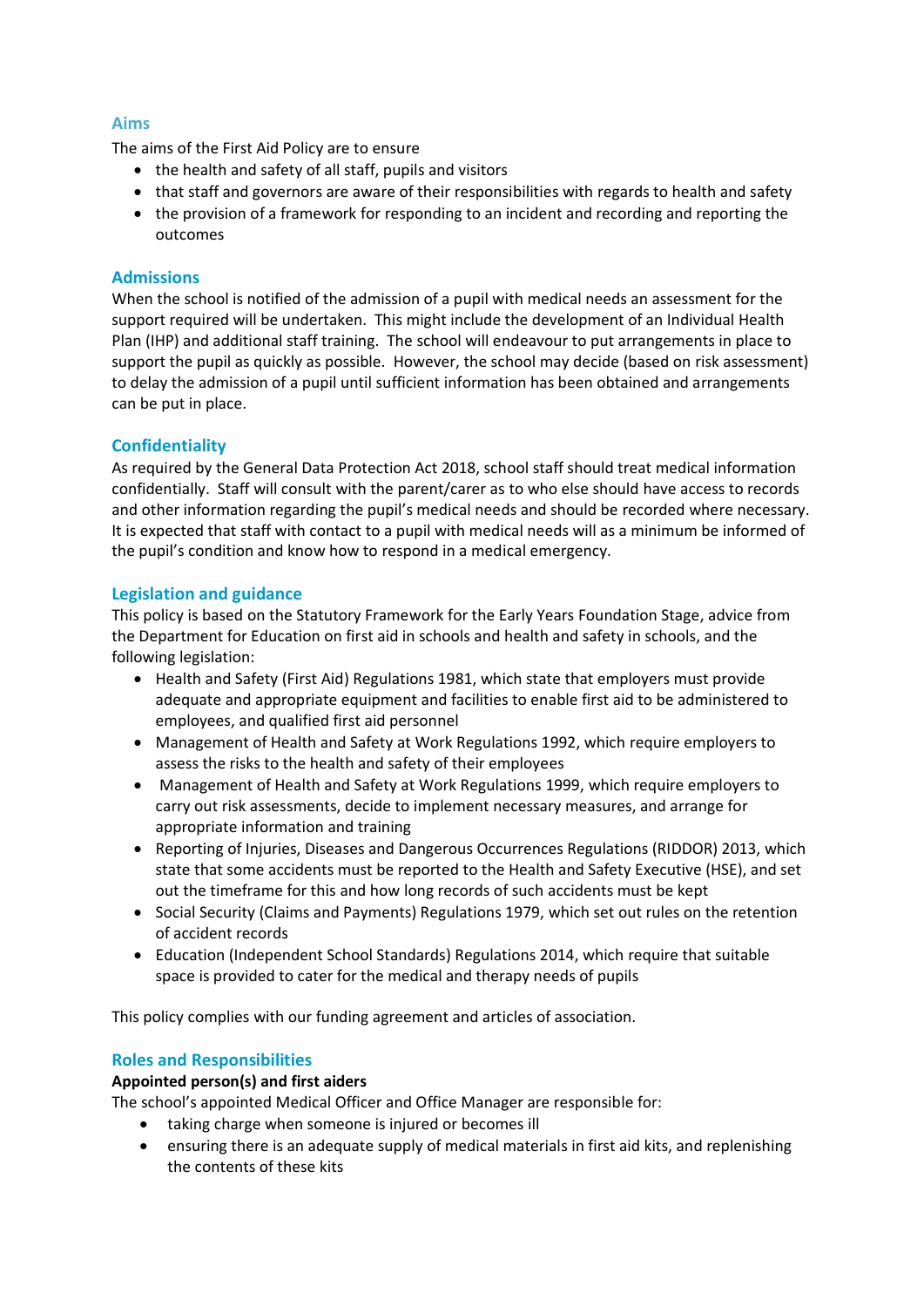- ensuring that an ambulance or other professional medical help is summoned when appropriate
- ensuring contact details are kept up to date

First Aiders are trained and qualified to carry out the role and are responsible for

- acting as first responders to any incidents; they will assess the situation where there is an injured or ill person, and provide immediate and appropriate treatment
- sending pupils home to recover, where necessary
- filling in an accident report on the same day, or as soon as is reasonably practicable, after an incident (see the template in appendix 2)

The school's appointed person(s) are displayed prominently in the school.

# **The governing board**

The governing board has ultimate responsibility for health and safety matters in the school, but delegate operational matters and day-to-day tasks to the Headteacher and staff members.

# **The Headteacher**

The Headteacher is responsible for the implementation of this Policy, and ensuring

- an appropriate number of appointed persons and/or trained first aid personnel are always present in the school
- first aiders have an appropriate qualification, keep training up to date and remain competent to perform their role
- all staff are aware of first aid procedures
- appropriate risk assessments are completed, and appropriate measures are put in place
- that managers undertake, risk assessments, as appropriate, and that appropriate measures are put in place
- adequate space is available for catering to the medical needs of pupils
- reporting of specified incidents to the HSE when necessary (see section 6)

# **Staff**

School staff are responsible for ensuring they

- follow first aid procedures
- know who the first aiders in school are
- complete an accident report (see Appendix 2) for all incidents they attend to where a first aider/appointed person is not called
- inform the Headteacher or their Manager of any specific health conditions or first aid needs

# **Consent to administer medication**

Medicines will be administered to enable the inclusion of pupils with medical needs, promote regular attendance and minimise the impact on a pupil's ability to learn. In an emergency all teachers and other staff in charge of children have a common law duty of care to act for the health and safety of a child in their care – this may mean giving medicines or medical care.

# **Prescribed and non-prescribed medication – each request to administer medication must be accompanied by a 'Request for Administering of Medicines' form (Appendix 1)**

#### **Prescription Medicines**

Medicine should only be brought into school when it is essential to administer it during the school day. In most cases, doses of medicine can be arranged around the school day thus avoiding the need for medicine in school. Antibiotics for example are usually taken three times a day, so can be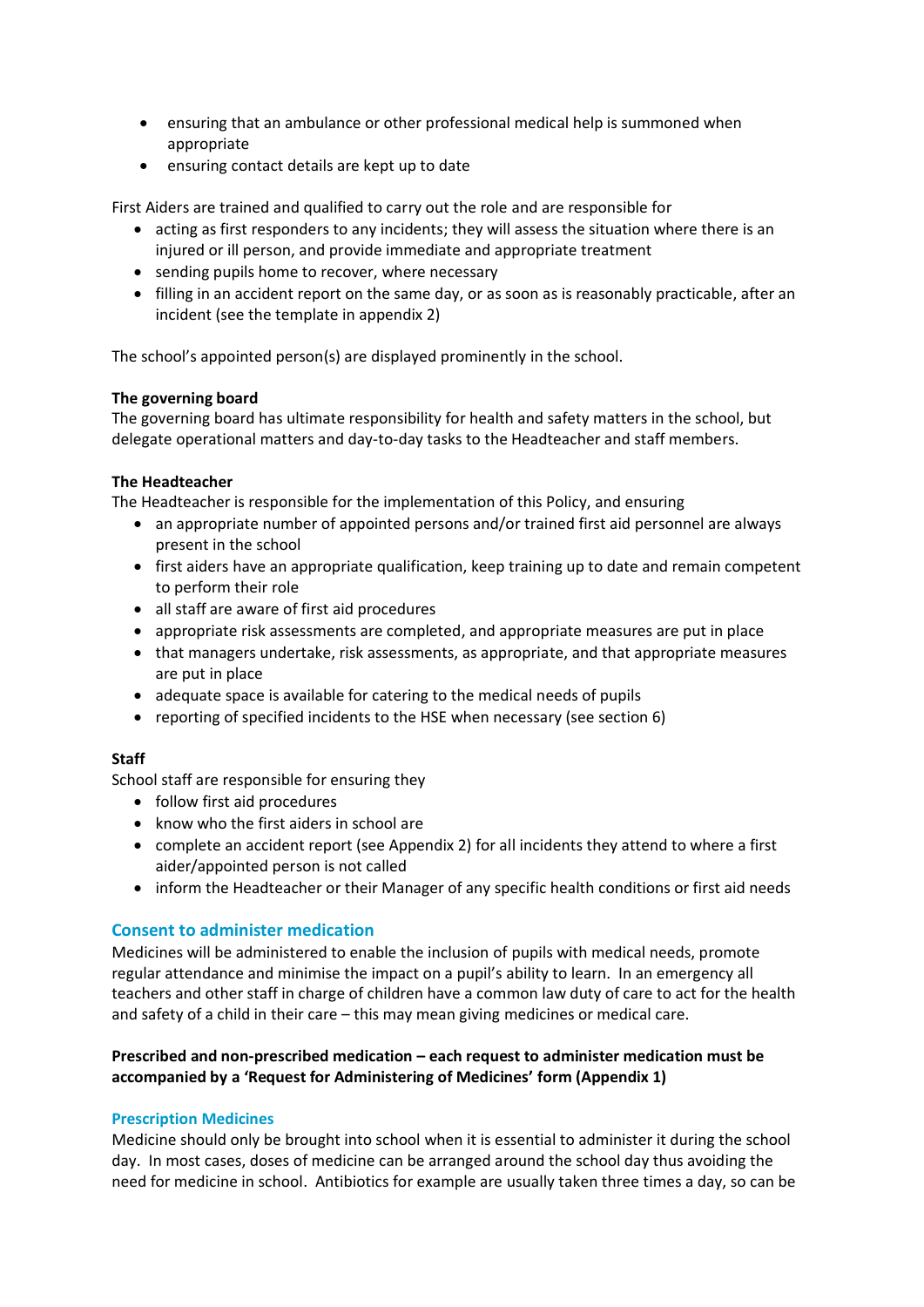given with breakfast, arriving home from school and then at bedtime. Occasionally a GP may prescribe a medicine to be taken during the school day. Parent/carer (or an individual on behalf of the parent/carer) may call into the school to administer medicine if it is to be administered four times a day. Only medicines to be taken four times a day and which are for a long term or reoccurring illness will be administered by school staff. The medicine must be supplied in the original pharmacist's packaging clearly labelled with the child's name, including details for administration and possible side effects, and given to the School Office. Parent/carer must complete a **'Request for Administering of Medicines' form (Appendix 1).** On no account should a child come to school with medicine if he/she is unwell.

#### **Non-prescription Medicines**

Under exceptional circumstances where it is deemed that their administration is required to allow the pupil to remain in school the school will administer non-prescription medicines. The school will not administer alternative treatments ie homeopathic or herbal potions, pills or tinctures or nutrition supplements unless prescribed or recommended by a doctor or as part of a wider treatment protocol. Paracetamol may be used as pain relief for children under the age of 10 if a medical professional has recommended its use and parent/carer consent is gained. Circumstances that might warrant the use of pain relief in the under 10's include fracture, and post-operative general surgery. Details of the pupil's condition and the requirement for on demand pain relief must be documented. In addition to the protocol for the administration of paracetamol detailed above the school will with parent/carer consent administer one dose if a dose of pain relief has not been administered in the past four hours. The parent/carer will supply daily a single dose of paracetamol to be administered. This can be in the form of a liquid sachet. The school will inform the parent/carer if pain relief has been administered and the time of administration. Paracetamol may not be administered to the under 10's for ad-hoc unknown pain/fever etc.

The school will also administer non-prescription travel sickness medication and antihistamine (Piriton) for mild allergic reactions. All other non-prescription medication will not be administered at school and pupils should not bring them to school for self-administration. Most of the medication lasts 4-6 hours, therefore non-prescription medication can be administered at home prior to the start of the school day and it will last the duration of the school day. A parent/carer may attend school at break or lunch time to administer additional doses if necessary.

#### **Controlled Drugs**

Controlled drugs will be stored securely in a locked container and only named staff will have access. The administration of a controlled drug will be witnessed by a second member of staff and records kept. In addition to the records required for the administration of any medication, a record will be kept of any doses of controlled drug used.

#### **Storage of Medicines**

All medicines apart from emergency medicines (inhalers, epi-pens etc) are kept in a locked cupboard. Medicines are always stored in the original pharmacist's container. If a pupil requires an emergency medication that must be locked away, staff will be fully briefed on the procedures for obtaining the medication in an emergency. Emergency medicines such as inhalers and epi-pens are kept in the classroom in a clearly identified container. Staff must ensure that emergency medication is readily available at all times ie during outside PE lessons and educations visits. Medication that requires refrigeration is kept in the fridge in the staffroom clearly labelled.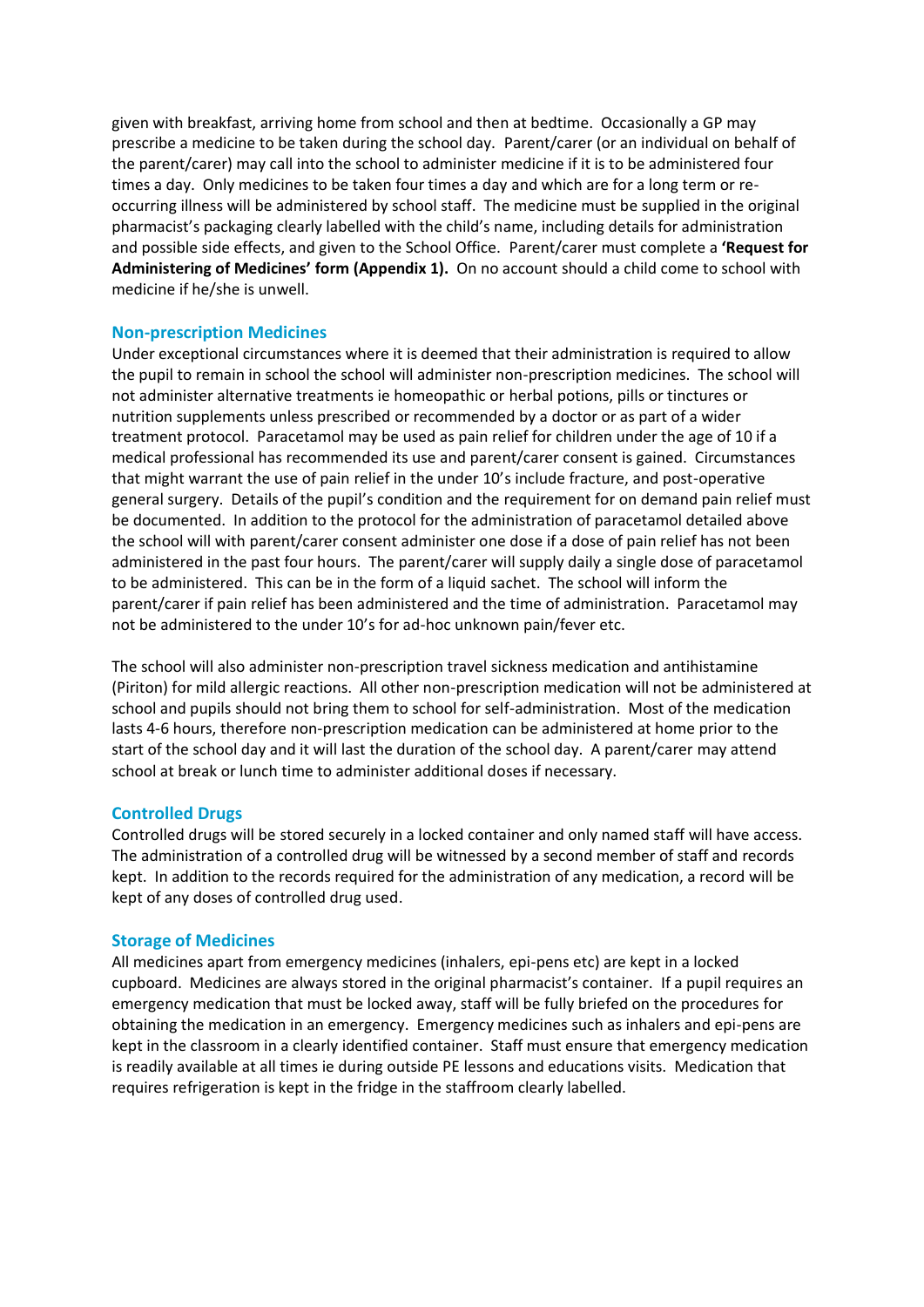#### **Waste Medication**

Where possible staff should take care to prepare medication correctly. If too much medication is drawn into a syringe the remainder (above the required dose) should be returned to the bottle before administration. If only half a tablet is administered the remainder should be returned to the bottle or packaging for future administration.

#### **Spillages**

A spill must be dealt with as quickly as possible and staff are obliged to take responsibility/follow the guidelines. Spillages will be cleared up following the school's procedures and considering the control of infection. Any spilled medication will be deemed unsuitable for administration and if necessary, parent/carer will be asked to provide additional medication. The school has additional procedures in place for the management of bodily fluids. If the school holds any cytotoxic drugs their management will be separately risk assessed.

#### **Pupils with long term or complex medical needs**

Parent/carer should provide the school with sufficient information about their child's medical condition and treatment or special care needed at school. Arrangements can then be made to ensure that the pupil's medical needs are managed well during their time in school.

#### **Impaired mobility**

Providing the approval of a medical professional has been given there is no reason why children wearing plaster casts or using crutches or wheelchairs should not attend school. Safeguards and restrictions will be necessary on PE, practical work or playtimes to protect the child and others. When a child first returns to school following an injury, the parent/carer must complete a Pupil with Injury information sheet (Appendix 4) and discuss this with the school office. A risk assessment will then be completed and this will be shared with the class teacher, school office and the parent/carer.

#### **Asthma**

The school recognises that pupils with asthma need access to relief medication at all times. Pupils with asthma will be required to have an emergency inhaler and a spacer (if prescribed) in school. Parent/carer must ensure their child is able to use an asthma pump (with spacer) as they must administer their own medication (guidance will be offered). Parent/carer are responsible for this medication being in date and replaced when necessary. The school will communicate with the parent/carer if new medication is required. Inhalers are kept in the classroom in separate boxes. If the child leaves the school premises, on a trip or visit, the inhaler is taken by the adult in charge or the First Aider. The inhaler must be supplied and kept in the original pharmacist's packaging clearly labelled with the child's name, including details for administration and given to the School Office in the first instance.

#### **Anaphylaxis**

Every effort will be made by the school to identify and reduce the potential hazards/triggers that can cause an allergic reaction to pupils diagnosed with anaphylaxis within the school. The school will ask parent/carer to provide two auto-injectors for school use. Parent/carer are responsible for this medication being in date and the school with communicate with parent/carer if new medication is required. Antihistamine (ie Piriton) to be provided if medical advice is that this is offered in the first instance.

Each child should have two Epi-pens which are kept in the classroom in a clearly labelled container. Epi-pens are stored in boxes with a photo of the child on the outside. Staff in school have received training by the school nurse to enable them to administer the epi-pen in an emergency. This training is updated every year.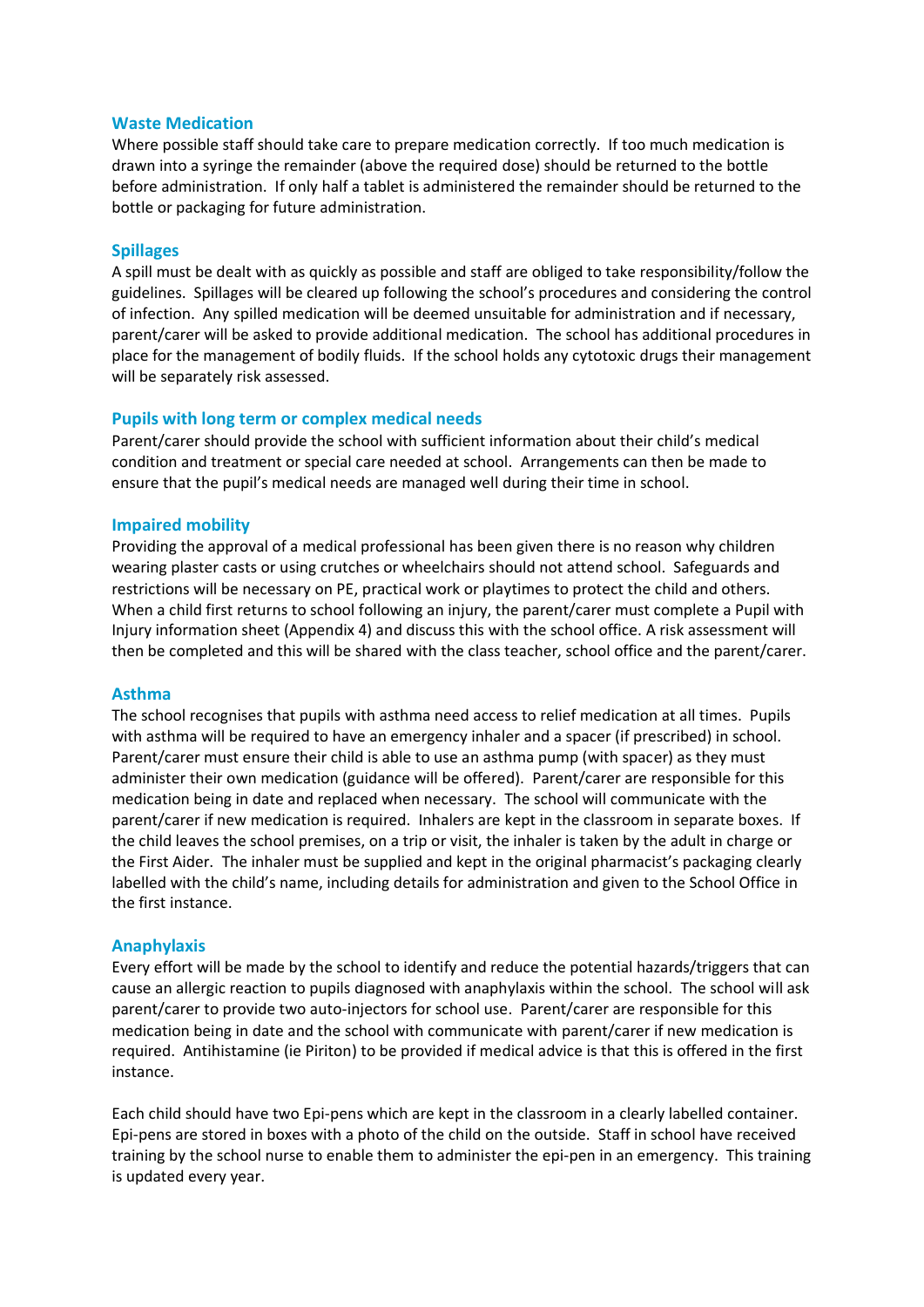#### **Mild Allergic Reaction**

Non-prescription antihistamine will with parent/carer consent be administered for symptoms of mild allergic reaction (ie itchy eyes or skin, rash or/and redness of the skin or eyes), the pupil will be monitored for signs of further allergic reaction. If antihistamine is not part of an initial treatment plan, anaphylaxis medication will be administered following the guidance for short term ad-hoc non prescribed medication.

#### **Severe Allergic Reaction**

Where a medical professional has recommended or prescribed antihistamine as an initial treatment for symptoms of allergic reaction this will be detailed on the form completed and signed by the parent/carer. The school will administer one standard dose of antihistamine and symptoms will be monitored for signs of further allergic reaction. During this time, a pupil should never be left alone and should always be observed.

If symptoms develop or there are any signs of anaphylaxis or if there is any doubt regarding symptoms then if the pupil has been prescribed an adrenaline auto injector it will be administered without delay, an ambulance called and the parent/carer informed.

#### **Hayfever**

Parent/carer will be expected to administer a dose of antihistamine to their child before school for the treatment of hayfever. The school will only administer antihistamine for symptoms of allergic reaction and not as a precautionary measure.

#### **Medical Emergencies**

In a medical emergency, First Aid is given, an ambulance is called and parent/carer is notified. Should an emergency occur to a pupil who has an IHP or EHC, the emergency procedures detailed in the plan are followed, and a copy of the IHP or EHC is given to the ambulance crew. If applicable the pupil's emergency medication will be administered by trained school staff, if the pupil's medication is not available staff will administer the school's emergency medication with prior parent consent. Instructions for calling an ambulance are displayed prominently by the telephone in the School Office.

#### **First Aid Procedures**

#### **In-school procedures**

In the event of an accident resulting in injury

- the closest member of staff present will assess the seriousness of the injury and seek the assistance of a qualified first aider, if appropriate, who will provide the required first aid treatment
- the first aider, if called, will assess the injury, and decide if further assistance is needed from a colleague or the emergency services. They will remain on scene until help arrives
- the first aider will also decide whether the injured person should be moved or placed in a recovery position
- if the first aider deems a pupil is too unwell to remain in school, parent/carer will be contacted and asked to collect their child. Upon their arrival, the first aider will recommend next steps to the parent/carer
- if emergency services are called, the Medical Officer/Office Manager will contact parent/carer immediately
- the Medical Officer/Office Manager/relevant member of staff will complete an accident report form on the same day or as soon as is reasonably practical after an incident resulting in an injury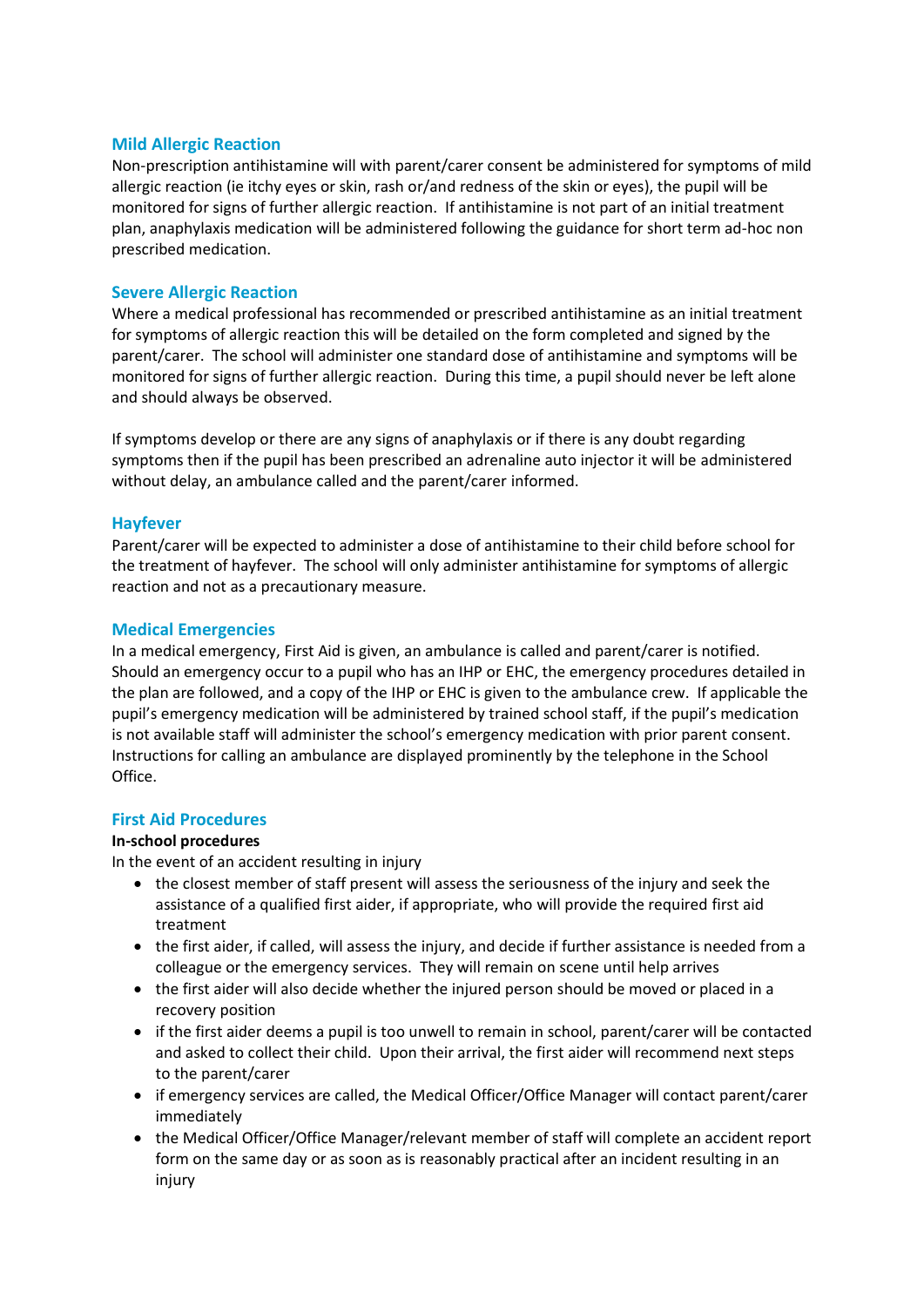# **Off-site procedures**

When taking pupils off the school premises, staff will ensure they always have the following

- a mobile phone
- a portable first aid kit
- information about the specific medical needs of pupils
- parent/carer/carer contact details

Risk assessments must be completed prior to any educational visit that necessitates taking pupils off school premises. There will always be at least one first aider with a current paediatric first aid certificate on school trips and visits.

# **Medicines on Educational Visits**

Staff will administer prescription medicines to pupils with long term conditions when required during educational visits. Parent/carers should ensure they have completed a consent form and supply a sufficient supply of medication in the pharmacist's container. Non-prescription medicines (apart from travel sickness medication and antihistamine for a mild allergic reaction) cannot be administered by staff and pupils must not carry them for self administration.

Pupils with long term medical needs shall be included in educational visits as far as this is reasonably practicable. School staff will discuss any issues with parent/carers and/or health professionals in suitable time so that extra measures (if appropriate) can be put in place for the visit. All staff will be briefed about any emergency procedures needed with reference to pupils where needs are known and copies of care plans will be taken by the responsible person.

# **First Aid Equipment**

First Aid equipment and First Aid travel kits are kept in the Medical Room.

A typical first aid kit in our school will include the following:

- a leaflet with general first aid advice
- regular and large bandages
- eye pad bandages
- triangular bandages
- adhesive tape
- disposable gloves
- plasters of assorted sizes
- scissors
- cold compresses
- burns dressings
- ice pack

Medication is not kept in First Aid kits. First Aid kits are stored in the Medical Room.

# **Record keeping and reporting**

#### **First Aid and Accident Record Book**

- an 'Accident/Incident/Illness Report' slip will be completed by the Medical Officer/Office Manager on the same day or as soon as possible after an incident resulting in an injury
- as much detail as possible should be supplied when reporting an accident, including all the information included in the accident form at Appendix 2.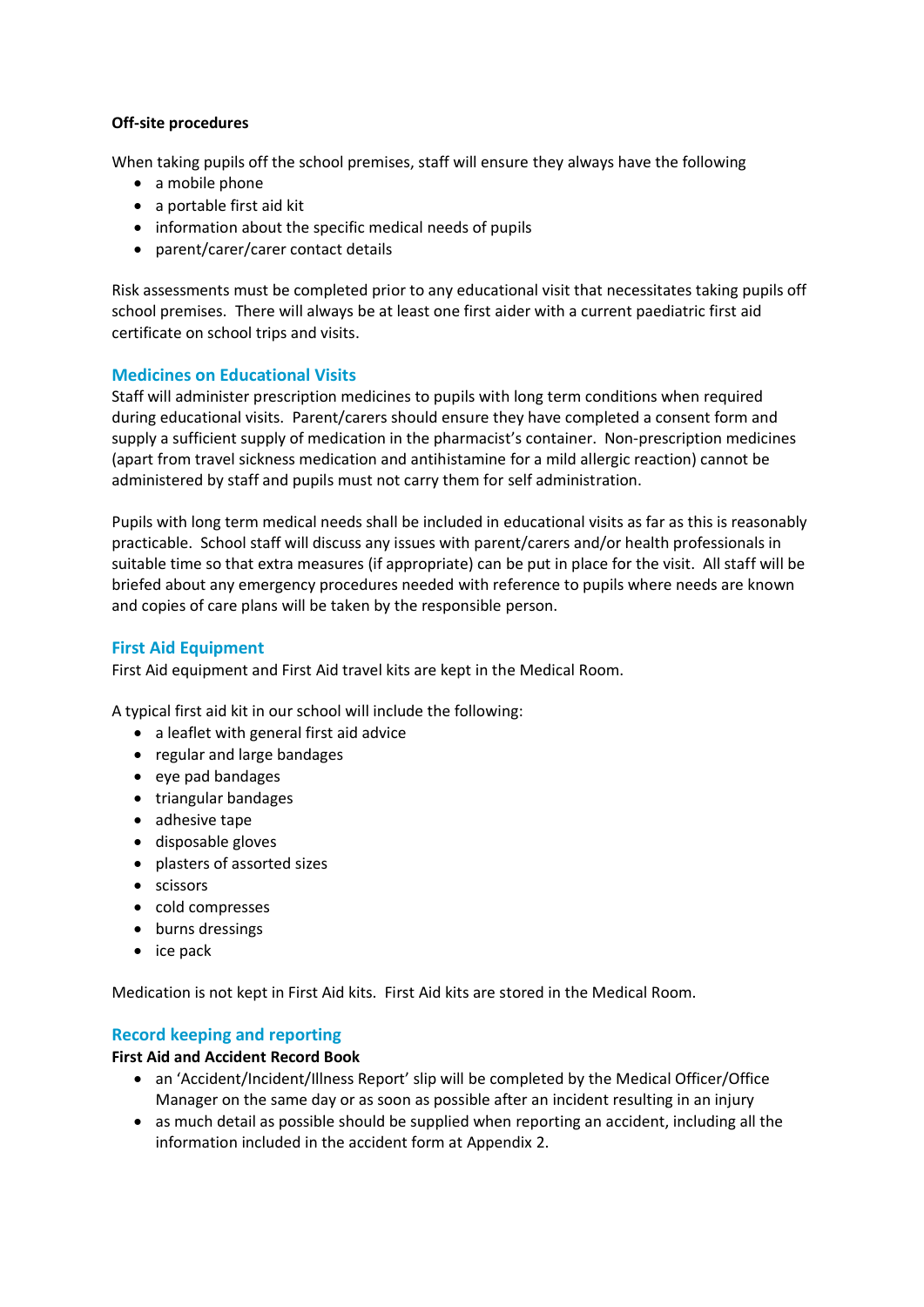• records held in the First Aid and Accident Book will be retained by the school for a minimum of 3 years, in accordance with Regulation 25 of the Social Security (Claims and Payments) Regulations 1979, and then securely disposed of

# **Reporting to the HSE**

The Medical Officer/Office Manager will keep a record of any accident which results in a reportable injury, disease, or dangerous occurrence as defined in the RIDDOR 2013 legislation (Regulations 4, 5, 6 and 7).

The Medical Officer/Office Manager will report these to the Health and Safety Executive as soon as is reasonably practicable and in any event within 10 days of the incident. Reportable injuries, diseases or dangerous occurrences include:

- death
- specified injuries, which are
	- o fractures, other than to fingers, thumbs and toes
	- o amputations
	- o any injury likely to lead to permanent loss of sight or reduction in sight
	- $\circ$  any crush injury to the head or torso causing damage to the brain or internal organs
	- o serious burns (including scalding)
	- o any scalping requiring hospital treatment
	- o any loss of consciousness caused by head injury or asphyxia
	- o any other injury arising from working in an enclosed space which leads to hypothermia or heat-induced illness, or requires resuscitation or admittance to hospital for more than 24 hours
- injuries where an employee is away from work or unable to perform their normal work duties for more than 7 consecutive days (not including the day of the incident)
- where an accident leads to someone being taken to hospital
- near miss events that do not result in an injury but could have done. Examples of near-miss events relevant to schools include, but are not limited to
	- o the collapse or failure of load-bearing parts of lifts and lifting equipment
	- o the accidental release of a biological agent likely to cause severe human illness
	- $\circ$  the accidental release or escape of any substance that may cause a serious injury or damage to health
	- o an electrical short circuit or overload causing a fire or explosion

Information on how to make a RIDDOR report is available here: [How to make a RIDDOR report, HSE](http://www.hse.gov.uk/riddor/report.htm) <http://www.hse.gov.uk/riddor/report.htm>

#### **Notifying parent/carers**

The Medical Officer/Office Manager will inform parent/carer of any accident or injury sustained by a pupil, and any first aid treatment given, on the same day, or as soon as reasonably practicable.

#### **Reporting to Ofsted and child protection agencies**

The Headteacher will notify Ofsted of any serious accident, illness or injury to, or death of, a pupil while in the school's care. This will happen as soon as is reasonably practicable, and no later than 14 days after the incident.

The Headteacher will also notify the Local Authority of any serious accident or injury to, or the death of, a pupil while in the school's care.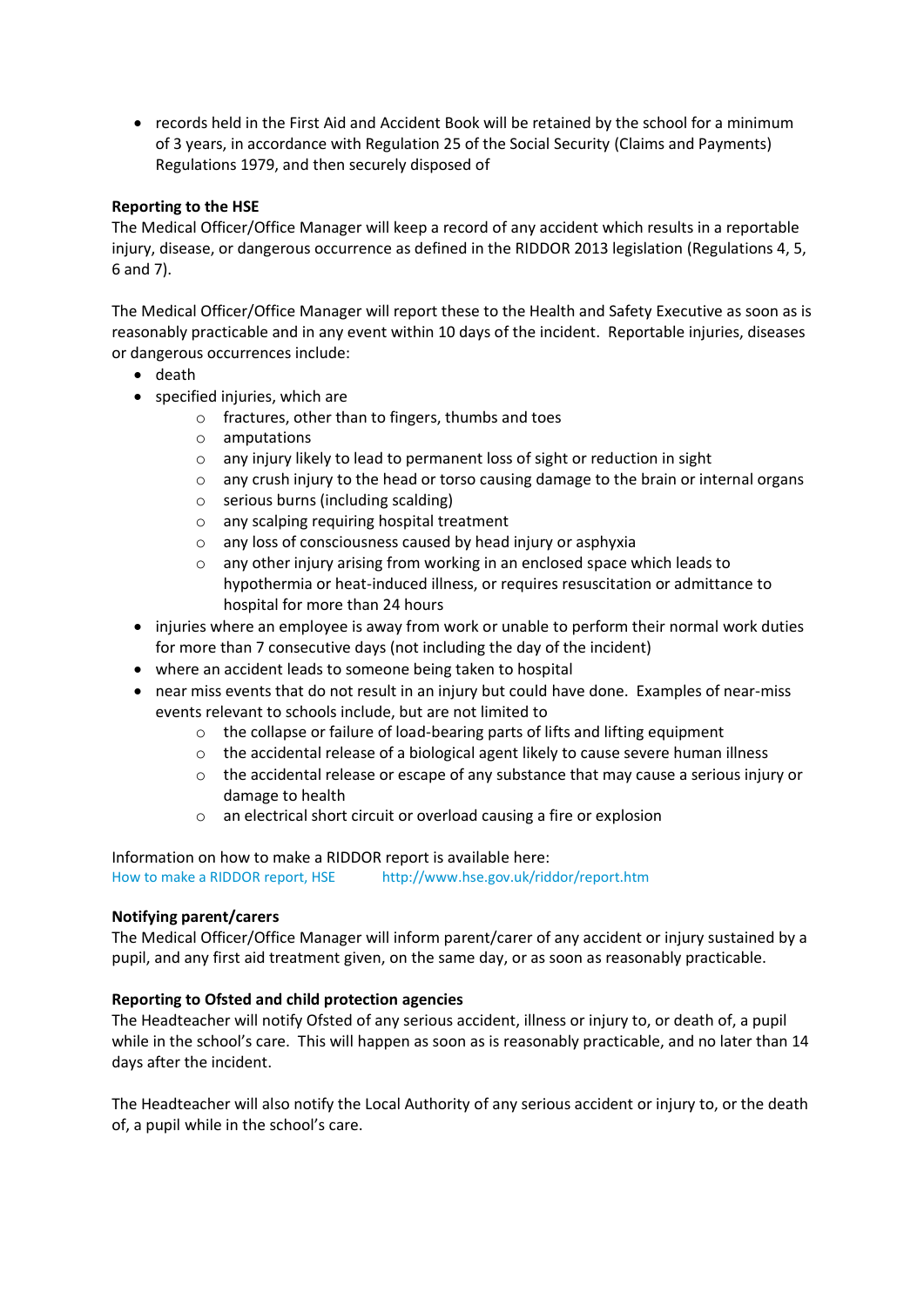# **Staff Training**

All first aiders must have completed a training course and must hold a valid certificate of competence to show this. The school will keep a register of all trained first aiders, what training they have received and when this is valid until. Staff are encouraged to renew their first aid training when it is no longer valid. The school will ensure that the staff who administer medicine to control specific chronic conditions are trained to administer those specific medicines, for example, Anaphylaxis (epi-pens), Diabetes (insulin), Epilepsy (midazolam). Training in the administration of these specific medicines is arranged via the School Nurse.

The school will ensure that a record is made of every dose of medicine administered in school. This record is completed by the person that administers the medicine. See 'Record of Medication Administered in School' (Appendix 3).

#### **Monitoring Arrangements**

This Policy will be reviewed by the Headteacher annually. At every review, the Policy will be approved by the full governing board.

Links with other policies This First Aid Policy is linked to the

- Health and Safety Policy
- Risk Assessment Policy
- Supporting Pupils with Medical Conditions Policy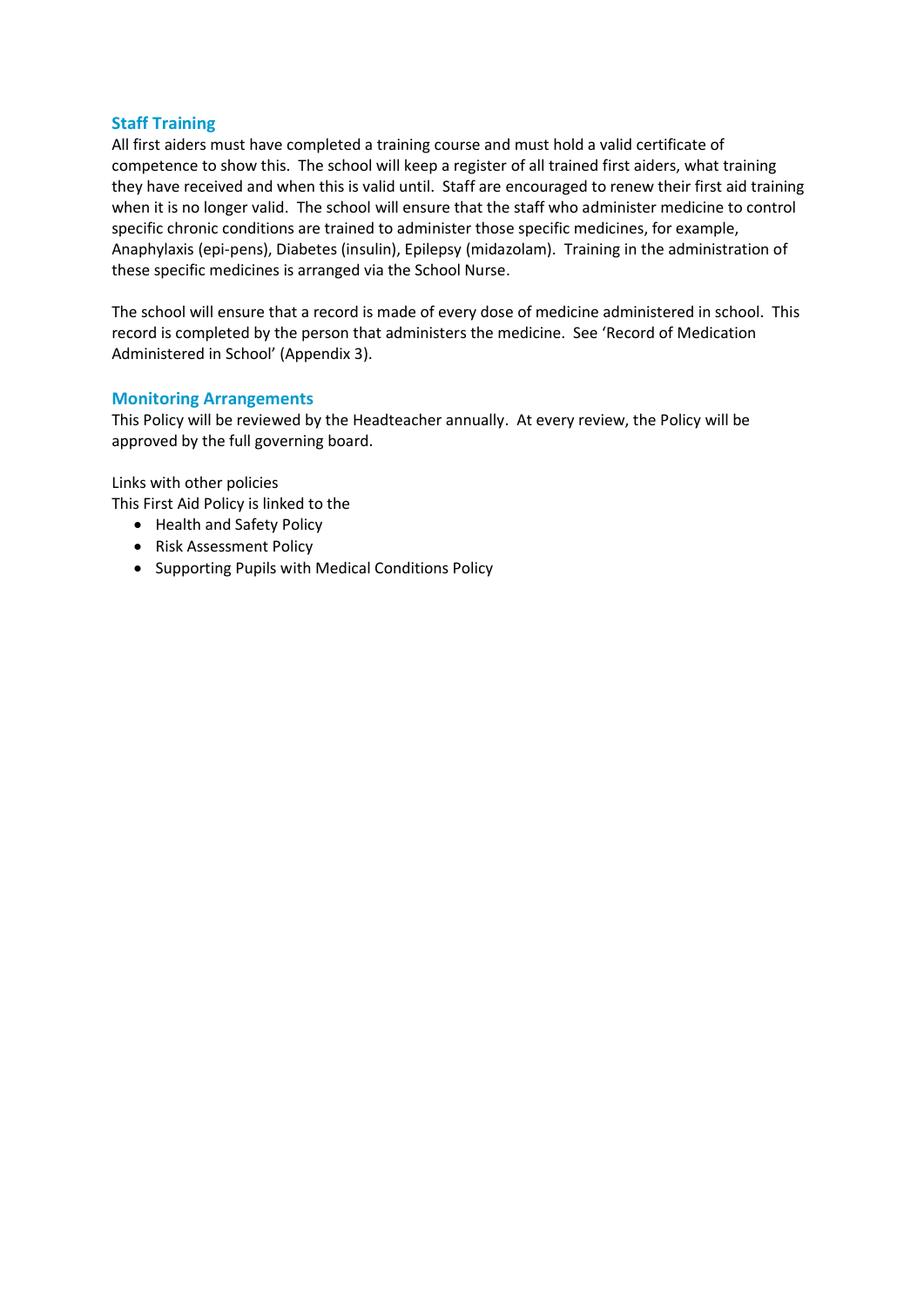# **MERRYLANDS PRIMARY SCHOOL REQUEST FOR ADMINISTERING OF MEDICINES**

| <b>Name of Child</b>                                                                                                                                                                                                                            |        |              |  |  |  |  |
|-------------------------------------------------------------------------------------------------------------------------------------------------------------------------------------------------------------------------------------------------|--------|--------------|--|--|--|--|
| Date of Birth                                                                                                                                                                                                                                   |        | <b>Class</b> |  |  |  |  |
| <b>Medical condition or illness</b>                                                                                                                                                                                                             |        |              |  |  |  |  |
| <b>MEDICINE</b>                                                                                                                                                                                                                                 |        |              |  |  |  |  |
| Name/type of medicine<br>(as described on the container)                                                                                                                                                                                        |        |              |  |  |  |  |
| Date dispensed                                                                                                                                                                                                                                  |        |              |  |  |  |  |
| <b>Expiry date</b>                                                                                                                                                                                                                              |        |              |  |  |  |  |
| Dosage and method                                                                                                                                                                                                                               |        |              |  |  |  |  |
| <b>Timing</b>                                                                                                                                                                                                                                   |        |              |  |  |  |  |
| <b>Special precautions</b>                                                                                                                                                                                                                      |        |              |  |  |  |  |
| Are there any side effects that<br>the school needs to know about                                                                                                                                                                               |        |              |  |  |  |  |
| Self-administration                                                                                                                                                                                                                             | Yes/No |              |  |  |  |  |
| Procedure to take in an emergency                                                                                                                                                                                                               |        |              |  |  |  |  |
| <b>CONTACT DETAILS</b>                                                                                                                                                                                                                          |        |              |  |  |  |  |
| <b>Name</b>                                                                                                                                                                                                                                     |        |              |  |  |  |  |
| Daytime telephone no.                                                                                                                                                                                                                           |        |              |  |  |  |  |
| <b>Relationship to child</b>                                                                                                                                                                                                                    |        |              |  |  |  |  |
| <b>Address</b>                                                                                                                                                                                                                                  |        |              |  |  |  |  |
| I understand that I must deliver the medicine personally to the School Office.<br>I accept that this is a service that the school/setting is not obliged to undertake.<br>I understand that I must notify the school of any changes in writing. |        |              |  |  |  |  |
| I understand that school staff cannot be held responsible for any misadventure resulting from the<br>administering, or non-administering, of the above medication.                                                                              |        |              |  |  |  |  |

*Signed ............................................... Parent/carer/Carer Date .................................*

**MEDICINES CANNOT BE ADMINISTERED WITHOUT THIS WRITTEN CONSENT**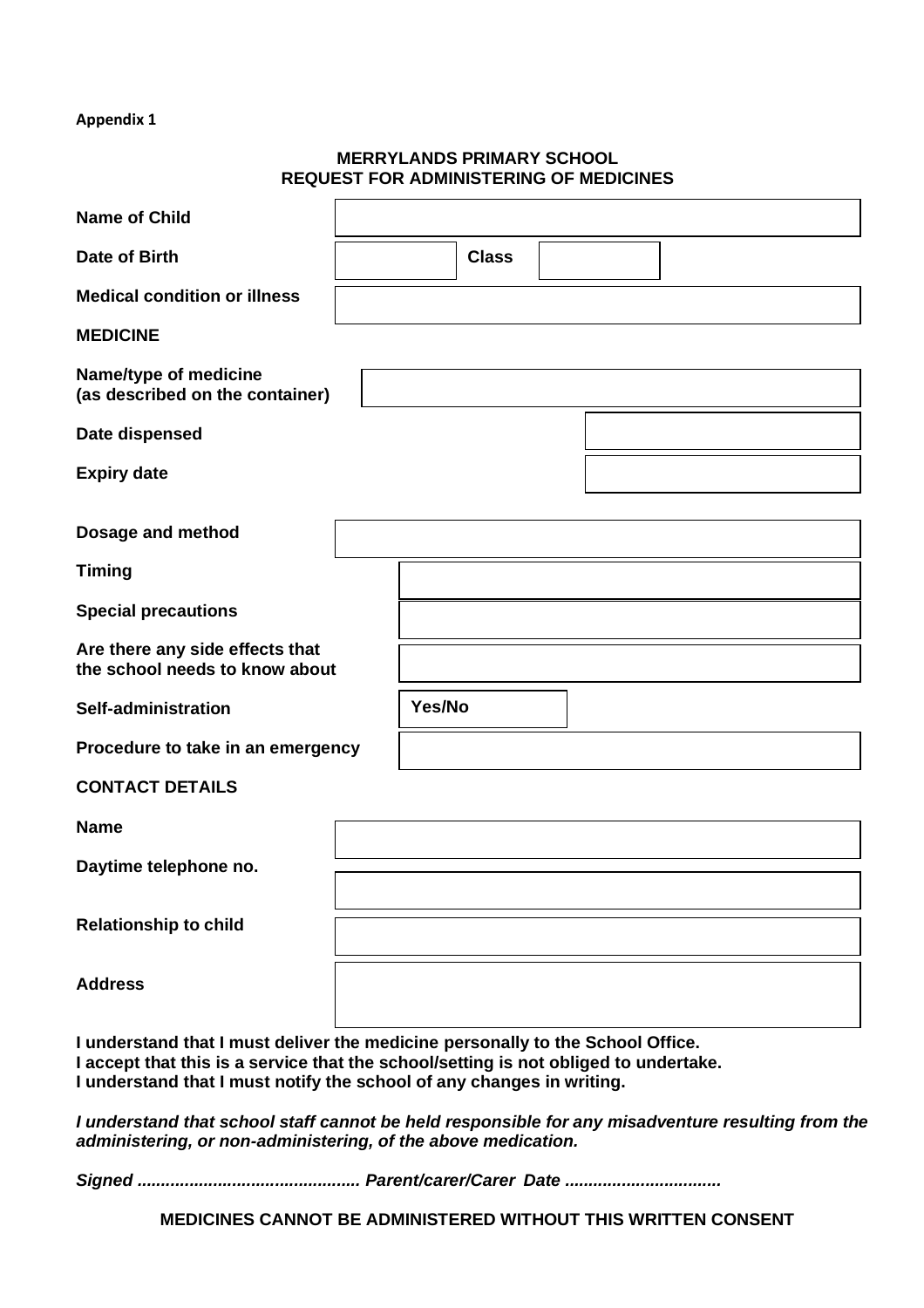| ACCIDENT/INCIDENT/<br><b>ILLNESS REPORT SLIP</b>  | Pupil's Name                     | Date                                                                                                               |
|---------------------------------------------------|----------------------------------|--------------------------------------------------------------------------------------------------------------------|
|                                                   |                                  | Time                                                                                                               |
|                                                   |                                  | Class                                                                                                              |
| Location and details of accident/incident/illness |                                  |                                                                                                                    |
|                                                   |                                  |                                                                                                                    |
| Head injury                                       | Sprains/Twists                   | Parent/carer/Carer Contacted                                                                                       |
|                                                   |                                  |                                                                                                                    |
| Asthma                                            | Nosebleed                        | Unable to contact Parent/carer                                                                                     |
|                                                   |                                  |                                                                                                                    |
| Bump/Bruise                                       | <b>Stomach Pains/Upset Tummy</b> | Well enough to remain in school after First Aid                                                                    |
|                                                   |                                  |                                                                                                                    |
| Cut/Graze                                         | Mouth Injury/Tooth Ache/         | <b>IMPORTANT</b>                                                                                                   |
|                                                   | Loose or Missing Tooth           | Please consult your doctor or local hospital if your child<br>suffers any drowsiness, vomiting, impaired vision or |
| Headache/High                                     | <b>TLC Applied</b>               | excessive paid after returning home                                                                                |
| Temperature                                       |                                  |                                                                                                                    |
| Vomiting/Nausea                                   | Collected from school            | Authorised Signature                                                                                               |
|                                                   |                                  |                                                                                                                    |
| <b>Details of Treatment</b>                       |                                  |                                                                                                                    |
|                                                   |                                  |                                                                                                                    |
|                                                   |                                  |                                                                                                                    |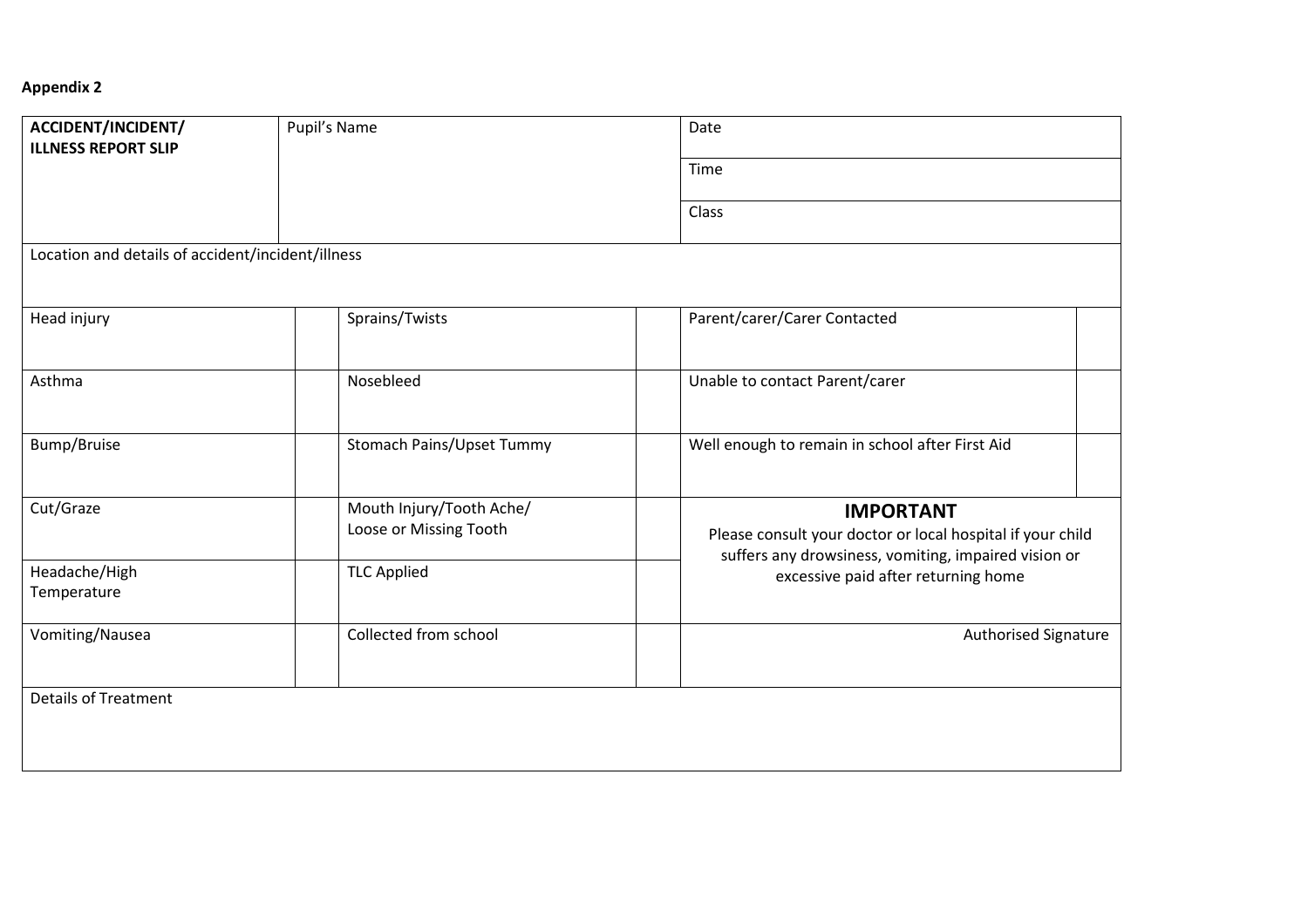

# **RECORD OF MEDICATION ADMINISTERED IN SCHOOL**

| Date | <b>Pupil's Name</b> | <b>Time</b> | <b>Medication</b>                                                  | Dose given                  | Administered                  | <b>Signature of Staff</b> | <b>Print Name</b> |
|------|---------------------|-------------|--------------------------------------------------------------------|-----------------------------|-------------------------------|---------------------------|-------------------|
|      |                     |             | □ Penicillin<br>□ Amoxicillin<br>$\Box$ Floxacillin                | $\Box$ 5 ml<br>$\Box$ 10 ml | □ First Aider<br>$\Box$ Child |                           |                   |
|      |                     |             | □ Erythromycin<br>□ Calpol<br>$\Box$ Piriton                       |                             |                               |                           |                   |
|      |                     |             | □ Penicillin<br>□ Amoxicillin<br>$\Box$ Floxacillin                | $\Box$ 5 ml<br>$\Box$ 10 ml | □ First Aider<br>$\Box$ Child |                           |                   |
|      |                     |             | □ Erythromycin<br>$\Box$ Calpol<br>□ Piriton                       |                             |                               |                           |                   |
|      |                     |             | □ Penicillin<br>□ Amoxicillin                                      | $\Box$ 5 ml                 | □ First Aider                 |                           |                   |
|      |                     |             | $\Box$ Floxacillin<br>□ Erythromycin<br>$\Box$ Calpol<br>□ Piriton | $\Box$ 10 ml                | $\Box$ Child                  |                           |                   |
|      |                     |             |                                                                    |                             |                               |                           |                   |